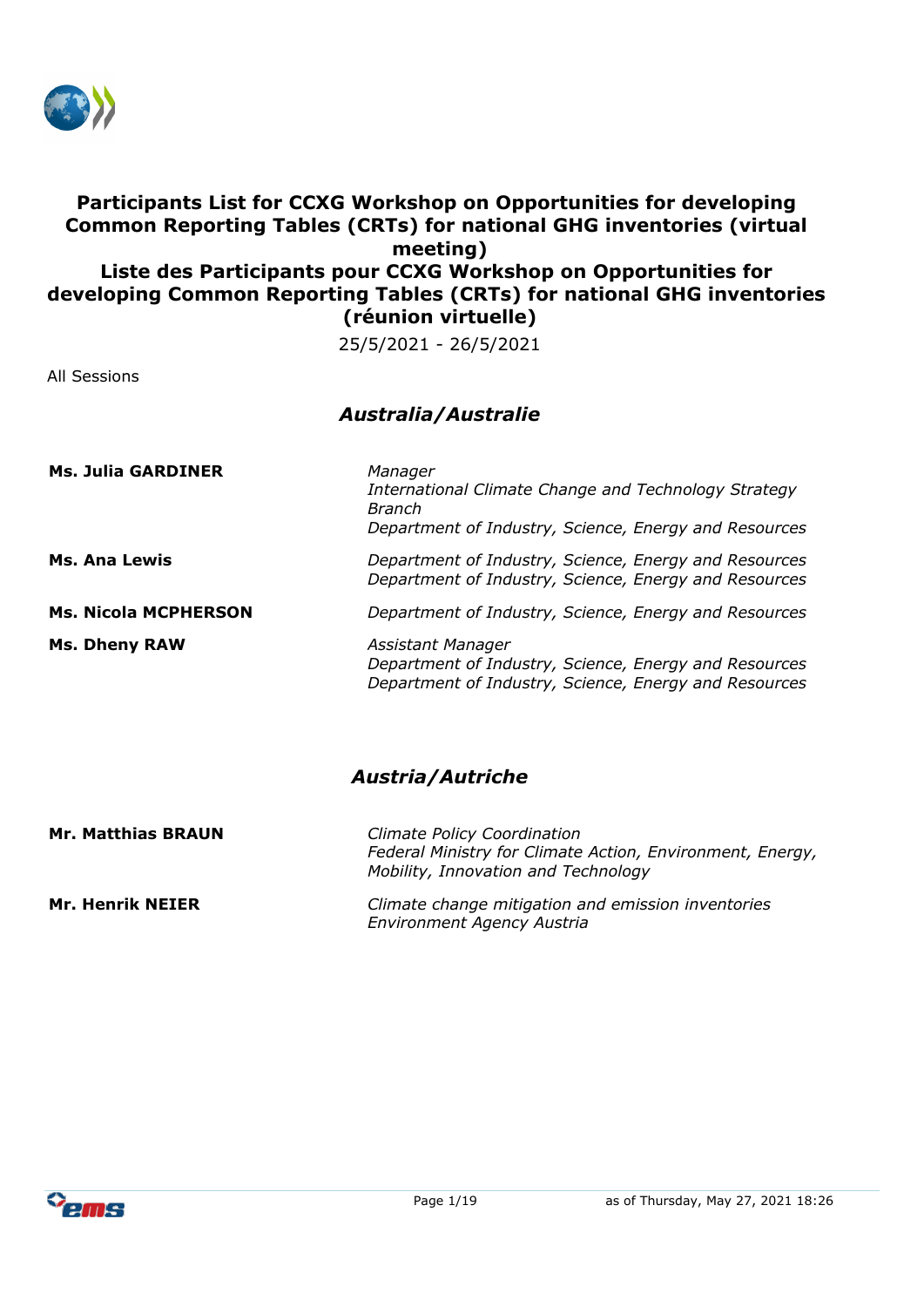

#### *Canada*

| <b>Mr. Geoffrey BROUWER</b>  | Analyst, Multilateral Affairs and Climate Change<br>International Affairs Branch<br>Environment and Climate Change Canada         |
|------------------------------|-----------------------------------------------------------------------------------------------------------------------------------|
| <b>Mr. Ashton CUNJE</b>      | S&T Policy Analyst, Pollutant Inventories and Reporting<br>Science and Technology Branch<br>Environment and Climate Change Canada |
| <b>M. Nicolas Duval-Mace</b> | Senior Advisor, Climate Change<br>Trade, Economics and Industry Branch<br>Ressources naturelles Canada                            |

# *Chile/Chili*

| <b>Mr. Jeronimo BEDOYA</b>  |                                                                                                                                         |
|-----------------------------|-----------------------------------------------------------------------------------------------------------------------------------------|
| <b>Mr. Richard MARTINEZ</b> | Ministerio del Medio Ambiente de Chile                                                                                                  |
| <b>Mr. Felipe SAAVEDRA</b>  | Counsellor for Environment, Transport, Energy, Regions,<br>Cities SME and entrepreneurship<br>Permanent Delegation of Chile to the OECD |

# *Colombia/Colombie*

| Ms. Sandra Isabel Granados<br>Avellaneda | The Institute of Hydrology, Meteorology and<br>Environmental Studies (IDEAM)                                                    |
|------------------------------------------|---------------------------------------------------------------------------------------------------------------------------------|
| Ms. Karen Lizeth NAVIA CANO              | Contractor - International Affairs Office<br>Instituto de Hidrología, Meteorlogía y Estudios Ambientales<br>de Colombia (IDEAM) |
| Mr. Diego Fernando PALACIO               | Contractor<br>Instituto de Hidrología, Meteorlogía y Estudios Ambientales<br>de Colombia (IDEAM)                                |

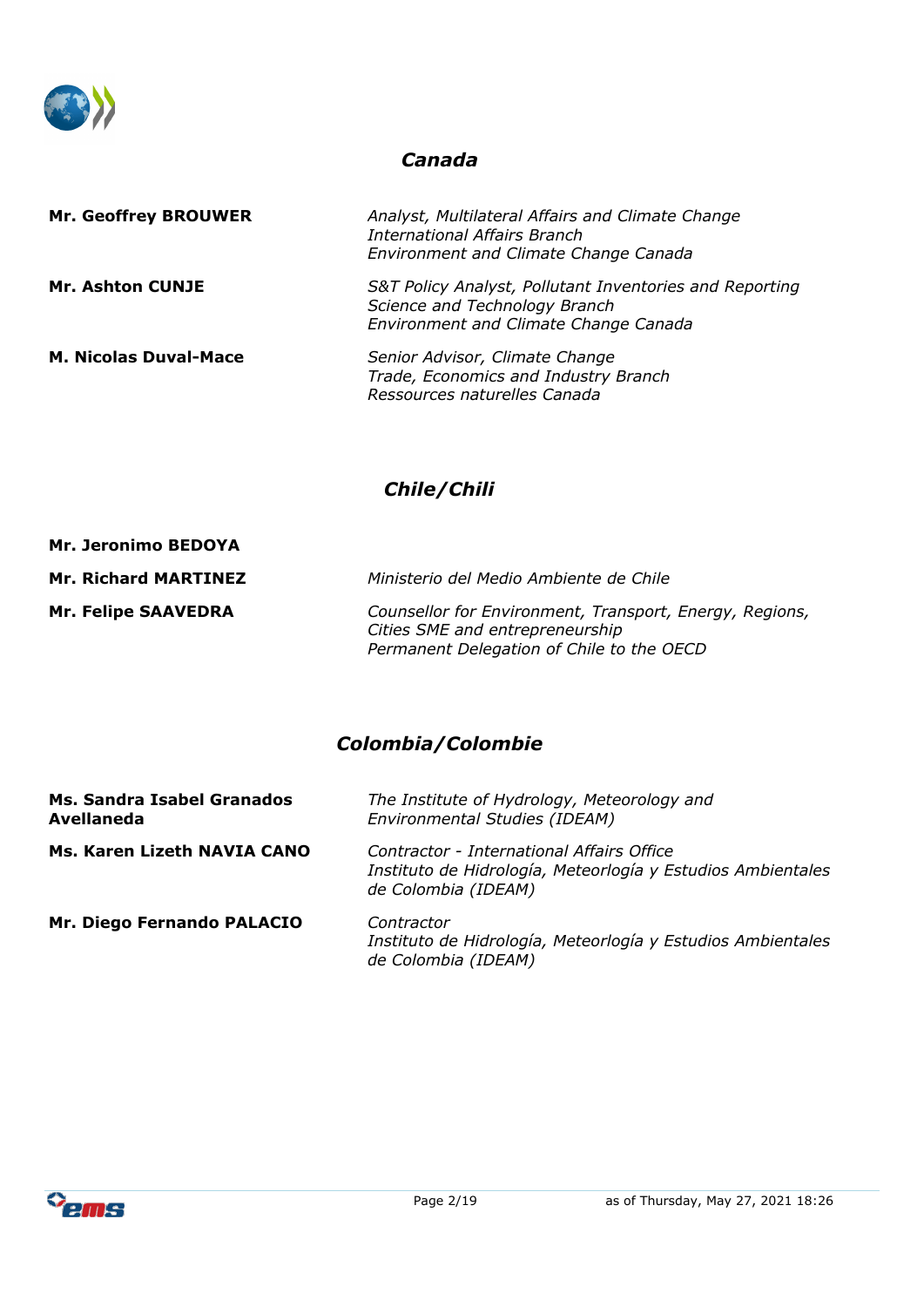

#### *Costa Rica*

| <b>Ms. Kendal Blanco</b>   | Ministry of Environment, Costa Rica                                |
|----------------------------|--------------------------------------------------------------------|
| Ms. Agripina Jenkins-Rojas | Consultant on climate change<br>Ministry of Environment and Energy |
| Ms. Ana Lucía Moya Mora    | Ministry of Environment, Costa Rica                                |

#### *Czech Republic/République tchèque*

| Ms. Zuzana Herrera         | Air quality protection expert<br>National inventory system<br>Czech Hydrometeorological Institute |
|----------------------------|---------------------------------------------------------------------------------------------------|
| <b>Mr. Risto Saarikivi</b> | Air quality protection expert<br>National inventory system<br>Czech Hydrometeorological Institute |

#### *Denmark/Danemark*

**Mr. Ole-Kenneth NIELSEN** *Chief Advisor*

*Department of Environmental Science Aarhus University, Denmark*

### *Finland/Finlande*

**Ms. Riitta PIPATTI** *Senior Advisor*

*Economic and the Environmental Statistics Statistics Finland*

#### *France*

**Mr. Jean-Pierre Chang** *CITEPA*

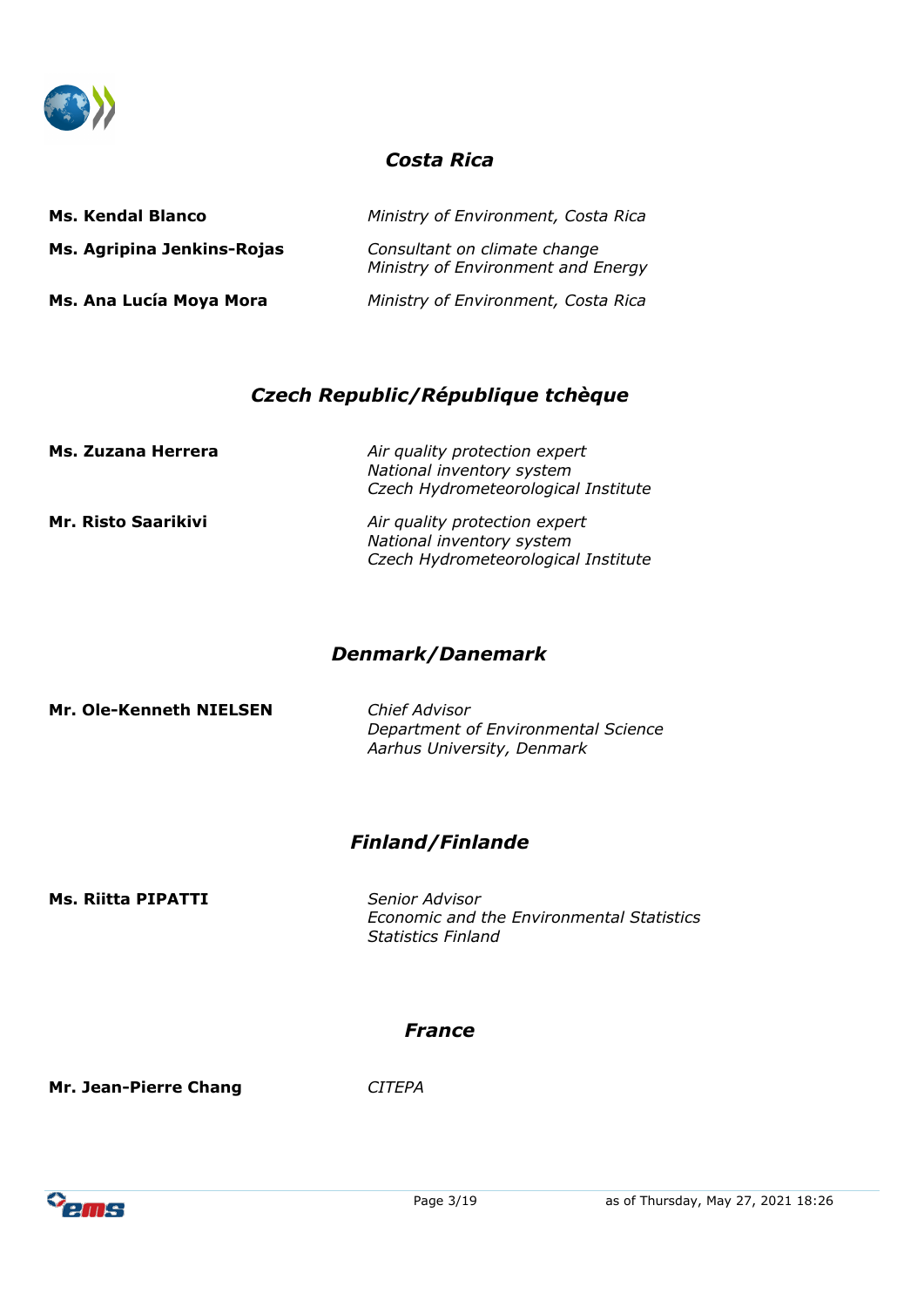

# *Germany/Allemagne*

| <b>Mr. Carlos ESSUS</b>     | Advisor to the Federal Ministry for the Environment<br>Deutsche Gesellschaft für Internationale Zusammenarbeit<br>(GIZ) GmbH |
|-----------------------------|------------------------------------------------------------------------------------------------------------------------------|
| <b>Mr. Lorenz MOOSMANN</b>  | Advisor to the Federal Ministry for the Environment<br>Energy & Climate Division<br>Öko-Institut e.V                         |
| <b>Mr. Claus ROESEMANN</b>  | Advisor to the Federal Ministry for Food and Agriculture<br>Thuenen Institute                                                |
| <b>Mr. Sebastian RUETER</b> | Advisor to the Federal Ministry for Food and Agriculture<br>Thuenen Institute                                                |
| <b>Ms. Catarina TARPO</b>   | Advisor to the Federal Ministry for the Environment<br>GIZ                                                                   |
| Ms. Cora VOS                | Advisor to the Federal Ministry for Food and Agriculture<br>Thuenen Institute                                                |

# *Israel/Israël*

| Mr. Roee abudi         | Central Bureau of Statistics (CBS)                                                                                                   |
|------------------------|--------------------------------------------------------------------------------------------------------------------------------------|
| <b>Mr. Moshe YANAI</b> | Head of Agriculture and Environmental Statistics Sector<br>Economic Infrastructure Department<br><b>Central Bureau of Statistics</b> |

# *Italy/Italie*

| <b>Mr. Federico BROCCHIERI</b> | Expert<br>Expert<br>The Euro-Mediterranean Center on Climate Change<br>(CMCC)                                                                                                                                                 |
|--------------------------------|-------------------------------------------------------------------------------------------------------------------------------------------------------------------------------------------------------------------------------|
| <b>Ms. Marina VITULLO</b>      | <b>Senior Expert</b><br>Emissions Estimation, Air Pollution and Climate Change<br>Prevention, Impact Evaluation, Mitigation and Adaptation<br>Measures unit<br>ISPRA (Institute for Environmental Protection and<br>Research) |

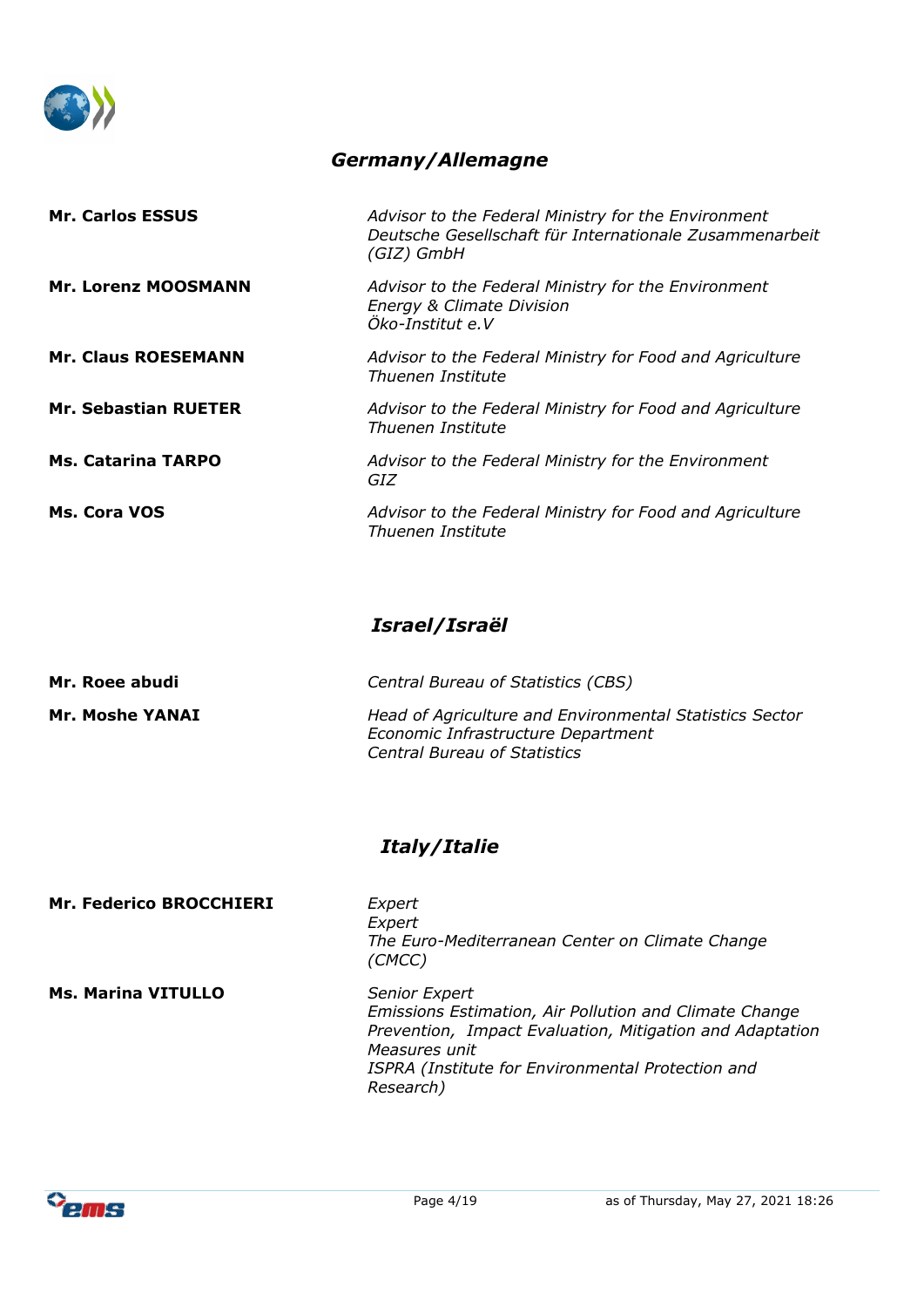

### *Japan/Japon*

| <b>Dr. Noriko TAMIYA-HASE</b> | Senior Negotiator<br>Ministry of the Environment                                                                  |
|-------------------------------|-------------------------------------------------------------------------------------------------------------------|
| Ms. Elsa HATANAKA             | Manager<br>Greenhouse Gas Inventory Office of Japan<br>National Institute for Environmental Studies               |
| Mr. Naofumi KOSAKA            | <b>GHG Inventory Expert</b><br>National Institute for Environmental Studies                                       |
| Mr. Takashi MORIMOTO          | <b>Chief Analyst</b><br><b>Environment and Energy Department</b><br>Mitsubishi UFJ Research & Consulting Co., Ltd |
|                               |                                                                                                                   |

# *Korea/Corée*

| <b>Raehyun KIM</b> | Senior Research Scientist<br>Korea Forestry Service                                                 |
|--------------------|-----------------------------------------------------------------------------------------------------|
| Donghwan KIM       |                                                                                                     |
| <b>Sohyang LEE</b> | Greenhouse Gas Inventory & Research Center of Korea<br>(GIR)                                        |
| Mr. Dong-Hyuk SHIN | Greenhouse Gas Inventory and Research Center of Korea<br>Ministry of Environment, Republic of Korea |
| <b>Hyunsoo YUN</b> | Director-General<br>Ministry of Foreign Affairs, Republic of Korea                                  |

# *Latvia/Lettonie*

**Ms. Agita GANCONE** *Seniour expert*

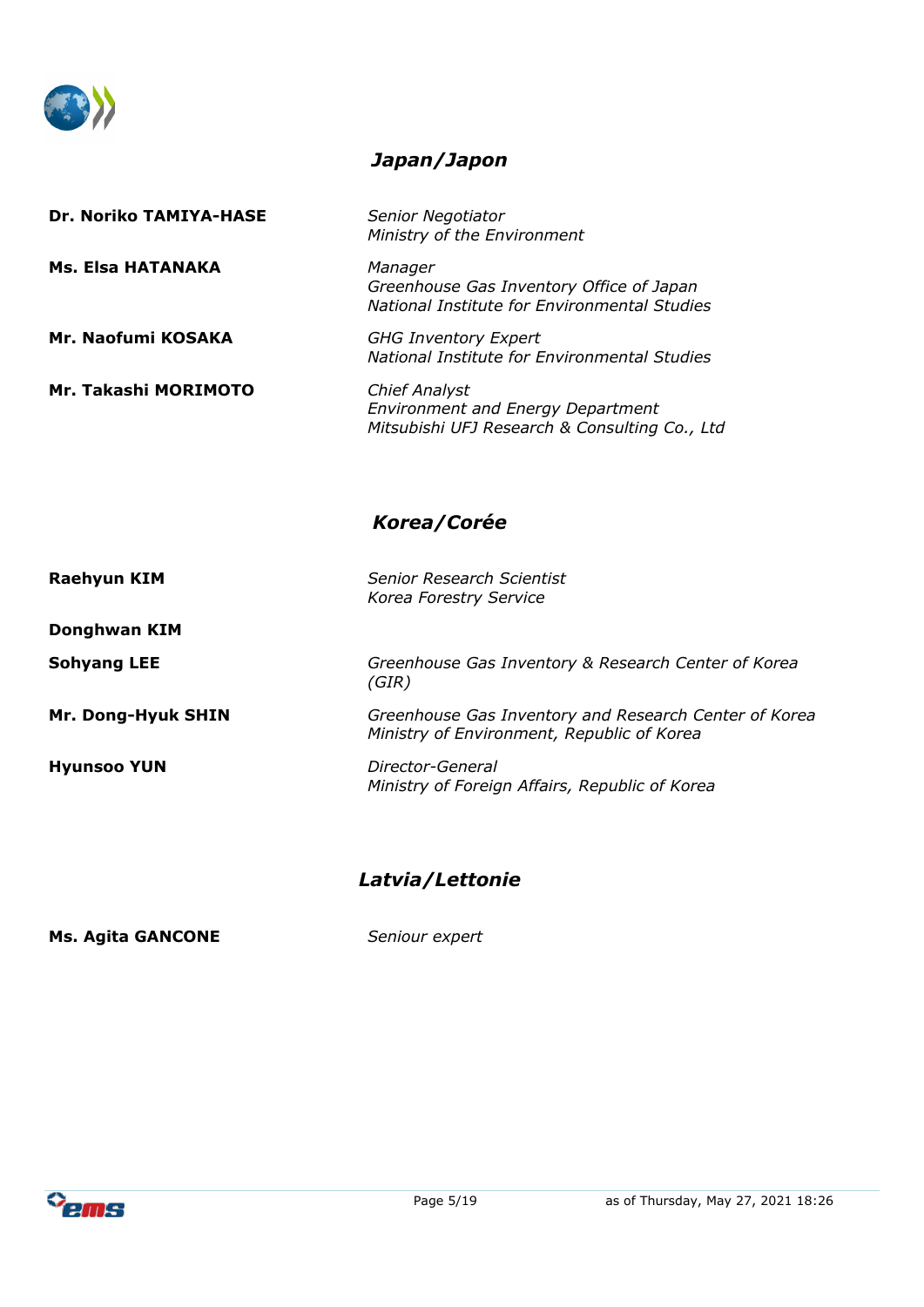

## *Mexico/Mexique*

| Dr. Paulina Rebeca CÁRDENAS<br><b>MORENO</b>        | Subdirectora de Medición, Reporte y Verificación<br>National Institute of Ecology and Climate Change (INECC)                                                    |
|-----------------------------------------------------|-----------------------------------------------------------------------------------------------------------------------------------------------------------------|
| <b>Ms. Eunice Alejandra CORTÉS</b><br><b>ALFARO</b> | Jefa de Departamento de Vinculación y Esquemas<br><b>Financieros</b><br>National Institute of Ecology and Climate Change (INECC)                                |
| Mr. Miguel Ángel GARCÍA GARCÍA                      | Subdirector de Prospectivas de Emisiones de Gases y<br>Compuestos de Efecto Invernadero                                                                         |
| <b>Ms. Daniela HERNÁNDEZ</b>                        | Jefa de Departamento para Cambio Climático<br>Secretariat of Environment and Natural Resources<br>(SEMARNAT)                                                    |
| <b>Ms. Iris JIMENEZ CASTILLO</b>                    | Directora General Adjunta de Cooperación Internacional:<br><b>International Affairs Unit</b><br>Secretaría de Medio Ambiente y Recursos Naturales<br>(SEMARNAT) |
| Ms. Andrea NAVARRETE ALFONZO                        | National Institute of Ecology and Climate Change (INECC)                                                                                                        |
| Ms. Fabiola RAMÍREZ                                 | Directora de Inventarios y Prospectivas de Emisiones de<br>Gases y Compuestos de Efecto Invernadero<br>National Institute of Ecology and Climate Change (INECC) |
| <b>Ms. Isaura RIVERA TORAL</b>                      | Enlace de Cooperación Internacional<br>Ministry of Environment and Natural Resources, Mexico                                                                    |
| Mr. Gerardo BRACHO CARPIZO                          | Counsellor Mexican delegation to the OECD<br>Permanent Delegation of Mexico to the OECD                                                                         |
| Ms. María Luisa BUENROSTRO<br><b>LOERA</b>          | <b>Policy Analyst</b><br>Permanent Delegation of Mexico to the OECD                                                                                             |

## *Netherlands/Pays-Bas*

**Mr. Harry VREULS** *Netherlands Enterprise Agency, RVO.nl*

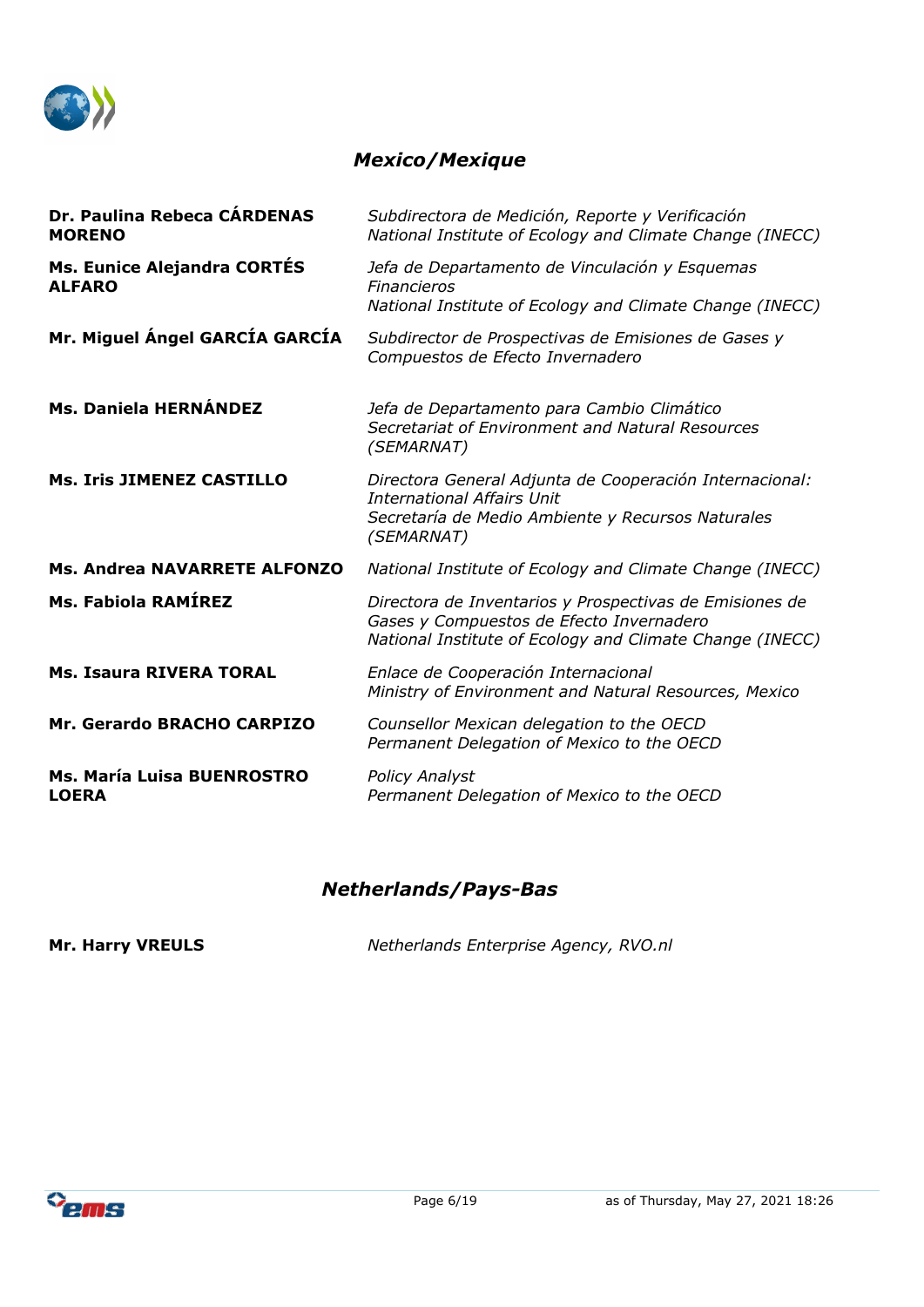

# *New Zealand/Nouvelle-Zélande*

| <b>M. Ivan Chirino-Valle</b>  | Climate Change Analysis<br>Ministry for the Environment of New Zealand |
|-------------------------------|------------------------------------------------------------------------|
| Mr. Joel GIBBS                | Ministry for Primary Industries                                        |
| <b>Ms. Heather MARTINDALE</b> | Ministry for the Environment                                           |
| <b>Ms. Helen PLUME</b>        | Principal Analyst, Climate Change<br>Ministry for the Environment      |

#### *Norway/Norvège*

| Ms. Kathrine Loe Bjønness | Senior Adviser<br>Norwegian Environment Agency                   |
|---------------------------|------------------------------------------------------------------|
| <b>Mr. Hans Kolshus</b>   | <b>Senior Adviser</b><br>Climate<br>Norwegian Environment Agency |

## *Poland/Pologne*

**Ms. Anna Olecka** *KOBIZE* **Mr. Jacek Skoskiewicz** *KOBIZE*

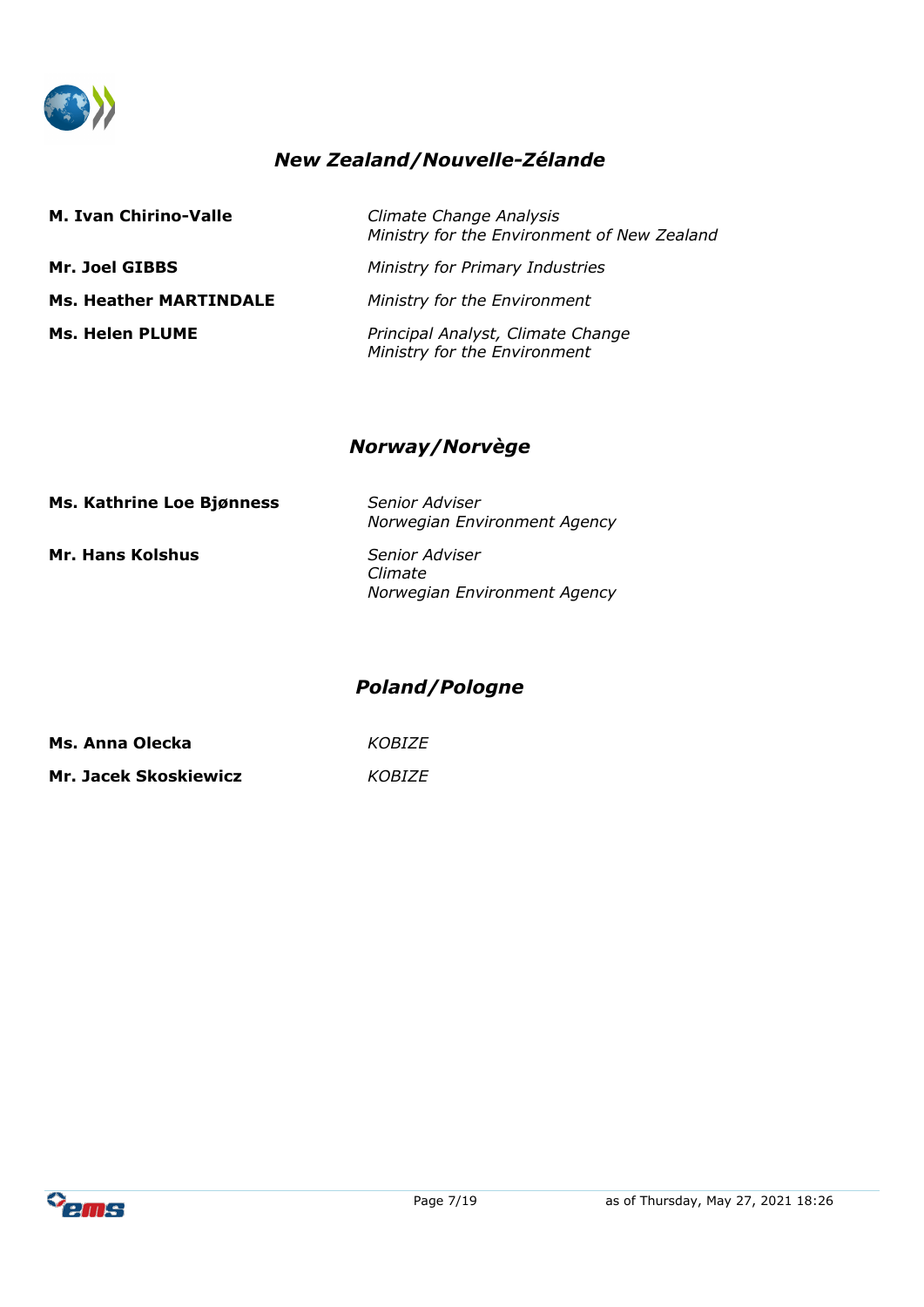

#### *Portugal*

| Mr. André Amaro          | Expert<br>Department of Climate Change<br>Portuguese Environment Agency |
|--------------------------|-------------------------------------------------------------------------|
| Ms. Teresa Costa Pereira | Expert                                                                  |
| Ms. Rita ALMEIDA E SILVA | Expert<br>Climate Change<br>Portuguese Environment Agency               |
| <b>Ms. Mónica Borges</b> | Portuguese Environment Agency                                           |
| <b>Ms. Simone MACIEL</b> | Expert<br>Environmental Portuguese Agency                               |
| <b>Mr. Tiago SEABRA</b>  | <i>Expert</i>                                                           |

# *Slovak Republic/République slovaque*

**Dr. Janka SZEMESOVA** *Division Head*

*Department of Emissions and Biofuels The Slovak Hydrometeorological Institute*

## *Spain/Espagne*

| Ms. Cristina Garcia Díaz         | Spanish Climate Change Office (OECC)                                                                                           |  |
|----------------------------------|--------------------------------------------------------------------------------------------------------------------------------|--|
| <b>Ms. Carmen RAMOS SCHLEGEL</b> | Advisor<br>Ministry for Ecological Transition and Demographic<br>Challenge                                                     |  |
| <b>Ms. Nuria SANZ</b>            | Conseiller(ère)<br>Ministry for the Ecological Transition<br>Ministère de la Transition Ecologique et du Defi<br>Demographique |  |

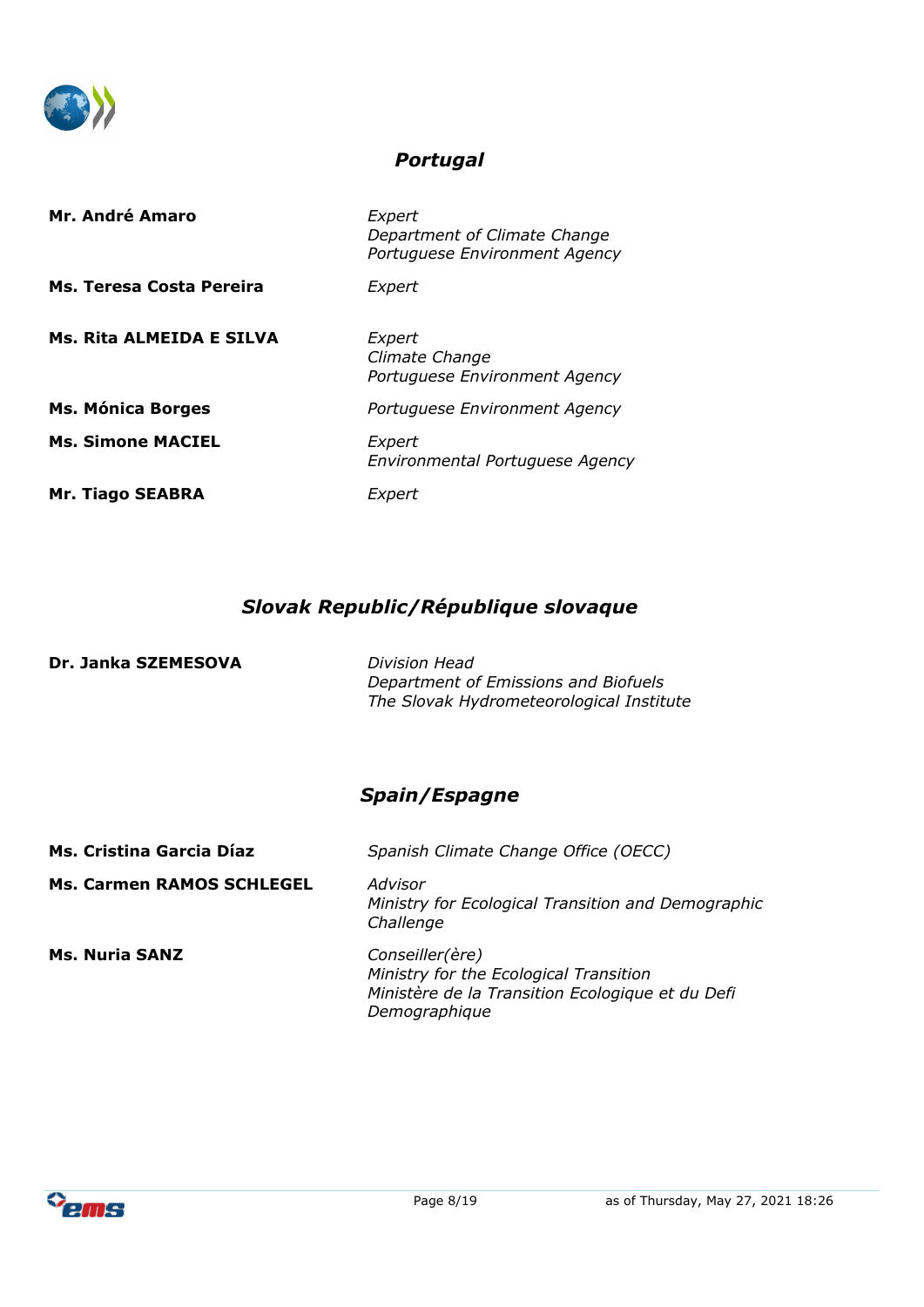

#### *Sweden/Suède*

**Mr. Joel BENGTSSON** *Advisor*

**Ms. Isabel SARENMALM** *Desk Officer*

*Naturvårdsverket - Swedish Environmental Protection Agency*

*Ministry of the Environment of Brazil*

#### *Switzerland/Suisse*

**Ms. Lydie-Line PAROZ** *Senior Policy Advisor*

*Federal Office for the Environment (FOEN)*

## *Turkey/Turquie*

| Ms. Turkan BI?LGI?N TIRPANCI | Ministry of Agriculture and Forestry |
|------------------------------|--------------------------------------|
|------------------------------|--------------------------------------|

## *United Kingdom/Royaume-Uni*

| <b>Mr. Pierre Brender</b>  | Department for Business Innovation & Skills (BIS)                          |
|----------------------------|----------------------------------------------------------------------------|
| <b>Ms. Fionnula CONWAY</b> | Agriculture Forestry and other Land Use (AFOLU)                            |
| <b>Ms. Eve DEAKIN</b>      | Head of mitigation and transparency negotiations                           |
| <b>Mr. William Reay</b>    | Tranpsarency Negotiator<br>Cabinet Office COP26 unit                       |
| Dr. Noa Rose               | <b>UNFCCC Negotiator</b><br>COP26 unit<br>Cabinet Office                   |
| <b>Dr. Susie WRIGHT</b>    | Department for Business, Innovation and<br>Skills/Department for Education |

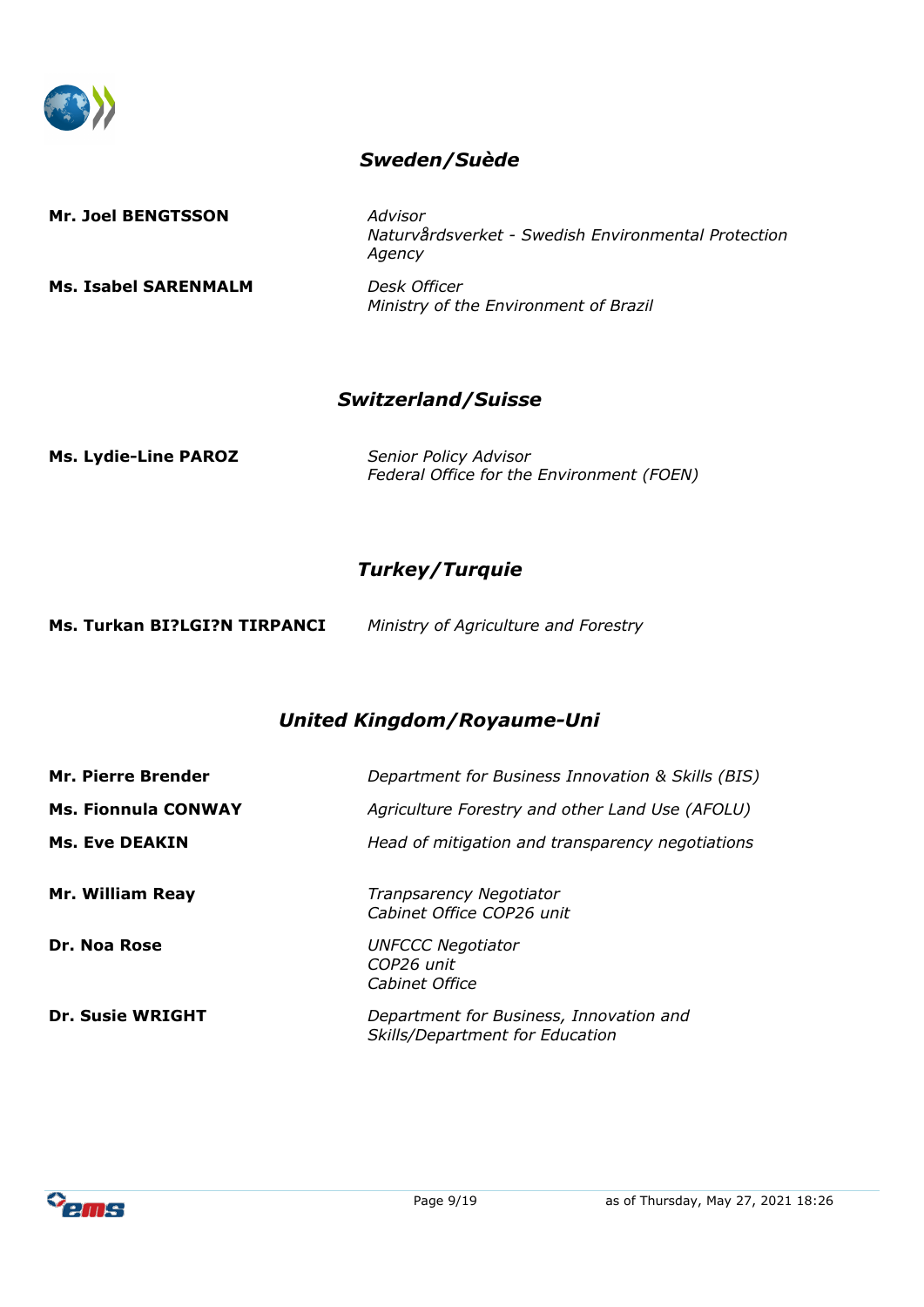

# *United States/États-Unis*

| Ms. Mausami DESAI         | <b>Environmental Engineer</b><br><b>Climate Change Division</b><br>US Environmental Protection Agency (EPA) |
|---------------------------|-------------------------------------------------------------------------------------------------------------|
| <b>Christine DRAGISIC</b> | Foreign Affairs Officer<br>OES/EGC<br>US Department of State                                                |
| <b>Ms. Toby HEDGER</b>    | U.S. Foreign Assistance at State                                                                            |
| Mr. Ian LLOYD             | Foreign Affairs Officer<br>U.S. Department of State                                                         |

## *Brazil/Brésil*

| Mr. José Nilton de Souza Vieira    | Project Manager<br>Department of Climate<br>Ministry of Environment (MMA), Brazil |
|------------------------------------|-----------------------------------------------------------------------------------|
| <b>Ms. Eleneide Doff Sotta</b>     | Ministry of Agriculture, Livestock and Food Supply                                |
| Ms. Renata Patrícia Soares Grisoli | Expert on the energy sector<br>Ministry of Science and Technology of Brazil       |
| <b>Dr. Larissa Villarroel</b>      | EPPGG<br><b>SRI</b><br>Ministry of the Environment of Brazil                      |
| Ms. Roberta Zecchini Cantinho      | Analyst<br>CGCL<br>Ministério da Ciência, Tecnologia e Inovações (MCTI)           |

# *South Africa/Afrique du Sud*

**Ms. Sandra MOTSHWANEDI** *Deputy Director*

*International Reporting on Climate Change Department of Environmental Affairs*

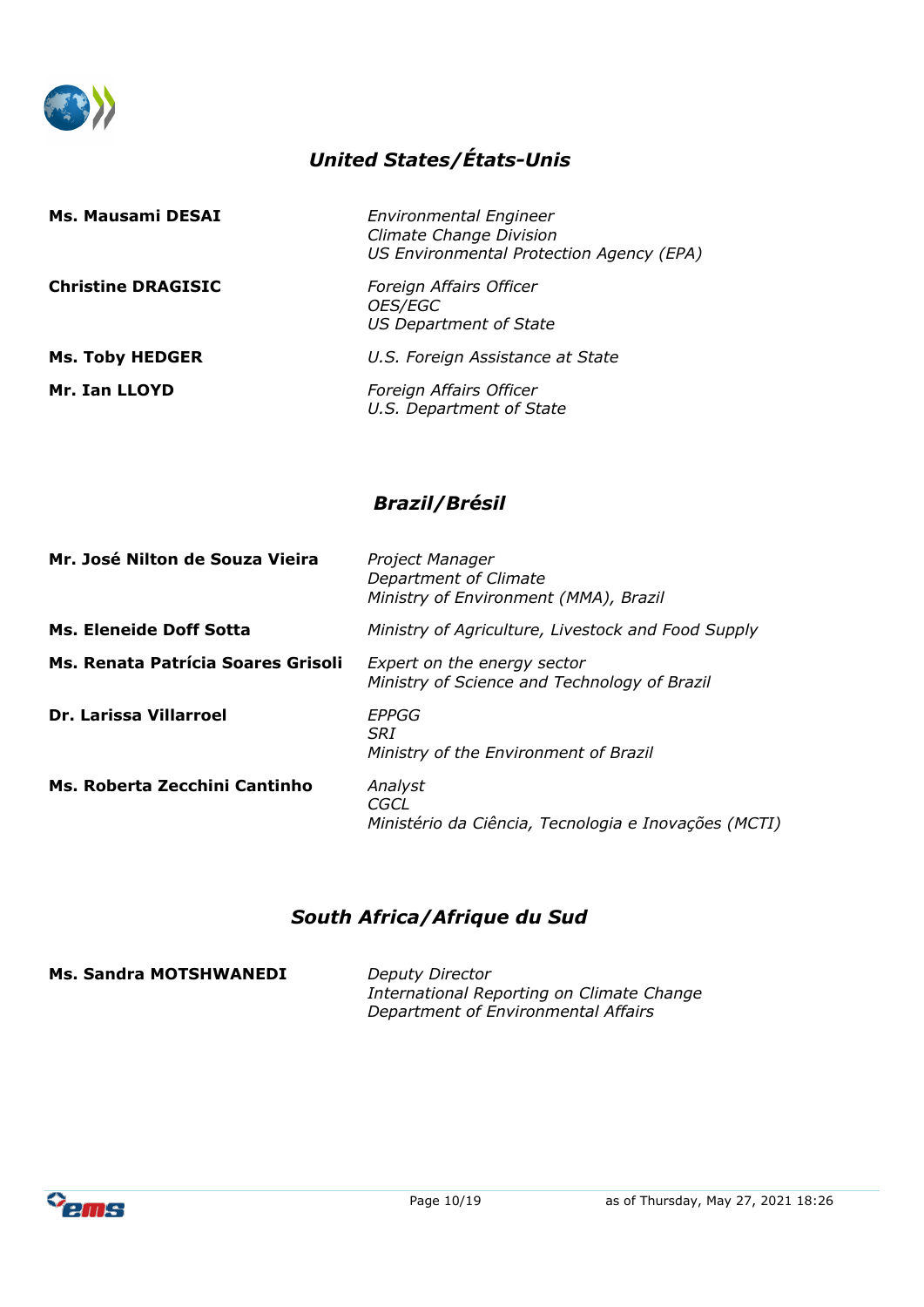

#### *Angola*

**Ms. Belarmina de Almeida** *Senior Environmental Official*

*Direcção Nacional do Ambiente e Acção climática Ministry of Culture Tourism & Environment*

#### *Bosnia and Herzegovina/Bosnie-Herzégovine*

| Ms. Svjetlana Borojevics Stupar | Republic Hydrometeorological institute |
|---------------------------------|----------------------------------------|
| Ranka Radic                     | Republic Hydrometeorological institute |
| Ms. Ajda Seranic                |                                        |

# *Jordan/Jordanie*

**Ms. Ruba Ajjour** *Manager of Climate Change Studies Royal Scientific Society*

#### *Kingdom of Eswatini/Royaume d'Eswatini*

**Mr. Khetsiwe Khumalo** *Climate Change Programme Coordinator Ministry of Tourism and Environmental Affairs, Eswatini Meteorological Services*

## *Malta/Malte*

| Mr. James Sammut | <b>Malta Resources Authority</b> |
|------------------|----------------------------------|
| Ms. Ioanna Thoma | <b>Malta Resources Authority</b> |

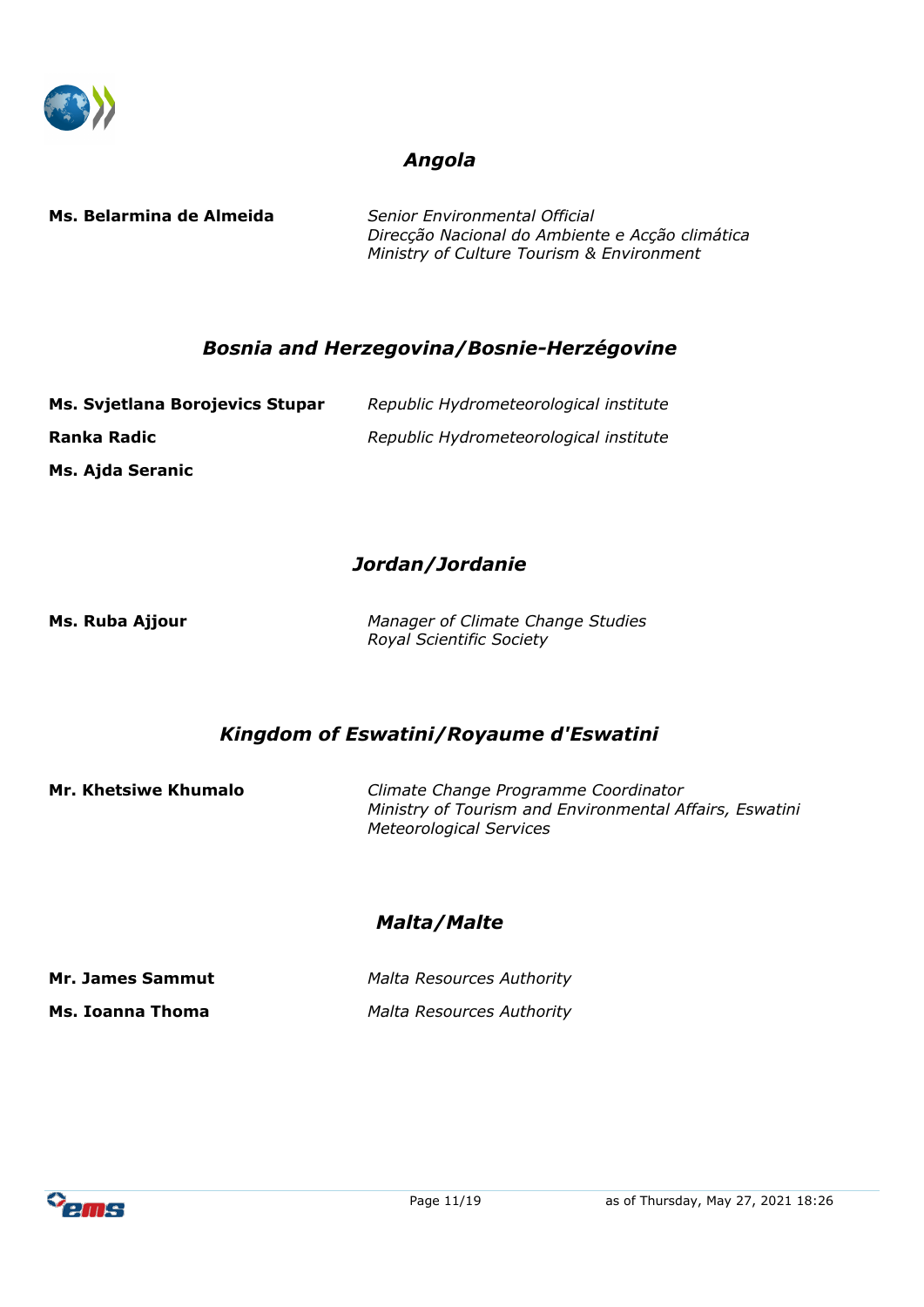

### *Paraguay*

**Ms. Celeste Gonzalez** *Ministry of Environment, Paraguay*

#### *Republic of North Macedonia/République de Macédoine du Nord*

**Ms. Ema Guseva** *Ministry of Environment and Physical Planning, North Macedonia*

#### *Saudi Arabia/Arabie saoudite*

**Ms. Marwah Khan** *Kingom of Saudi Arabia Ministry of Energy and Mineral Resources*

#### *Singapore/Singapour*

**Mr. Ibrahim Hassan** *National Parks Board* **Ms. Lorraine Tan** *National Parks Board*

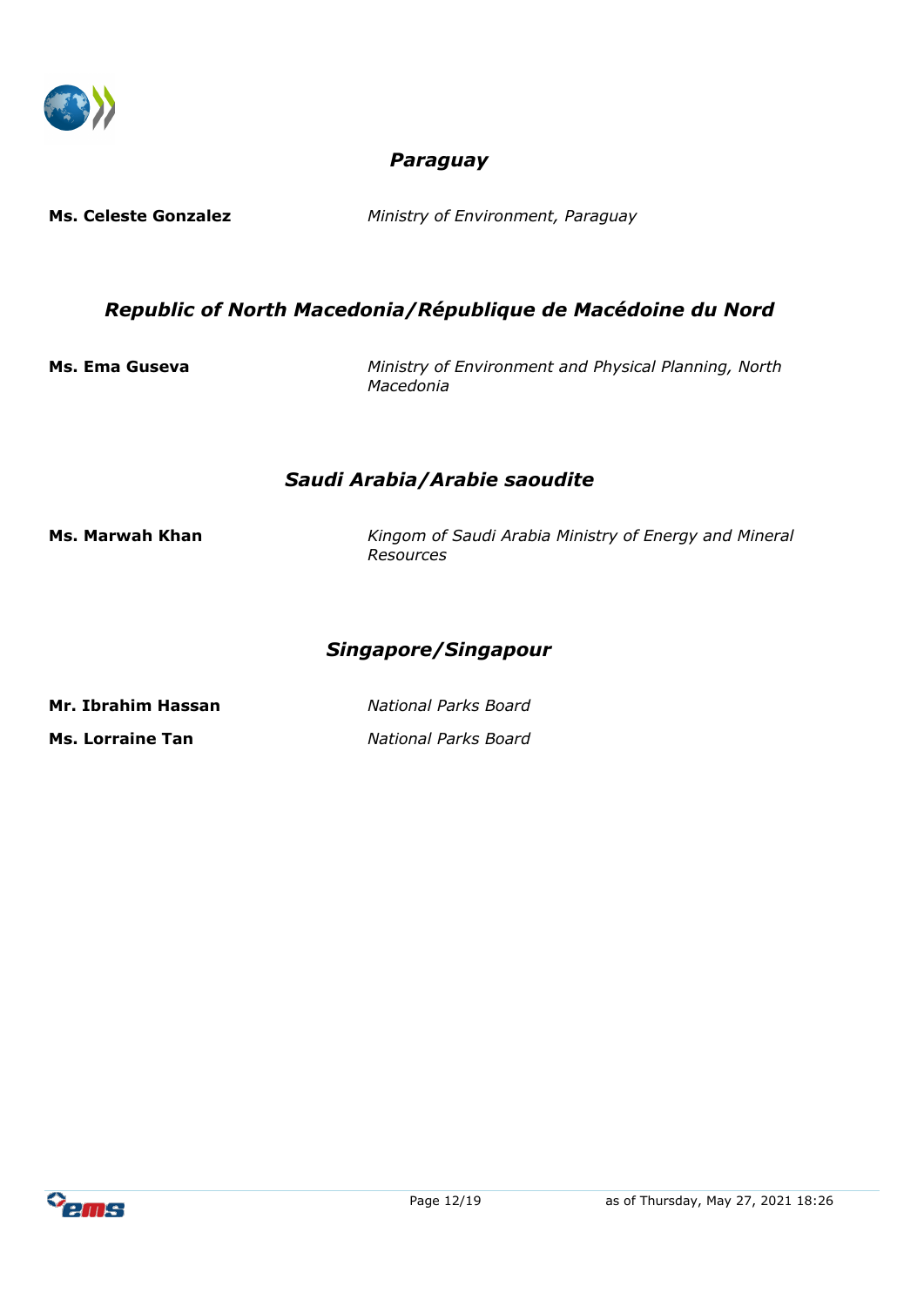

### *UN Development Programme (UNDP)/Programme des Nations Unies pour le développement (PNUD)*

| <b>Ms. Mary Awad Menassa</b> | Project Assistant Climate Change Transparency<br>Ministry of Environment, Lebanon<br>United Nations Development Programme |
|------------------------------|---------------------------------------------------------------------------------------------------------------------------|
| Mr. Jaypalsinh Chauhan       | United Nations Development Programme                                                                                      |
| <b>Ms. Paulo Cornejo</b>     | Coordinator                                                                                                               |
| Mr. Uladzimir Rak            |                                                                                                                           |
| Ms. Mayra Rocha              | Quarta Comunicação Nacional e BURs do Brasil à UNFCCC<br><b>UNDP</b> (United Nations Development Programme)               |

#### *UN Food and Agricultural Organization (FAO)/Organisation des Nations Unies pour l'alimentation et l'agriculture (FAO)*

**Mr. Juan José Rincón Cristóbal** *Climate Change Consultant - MICCA Team - NEST-T NEST-T*

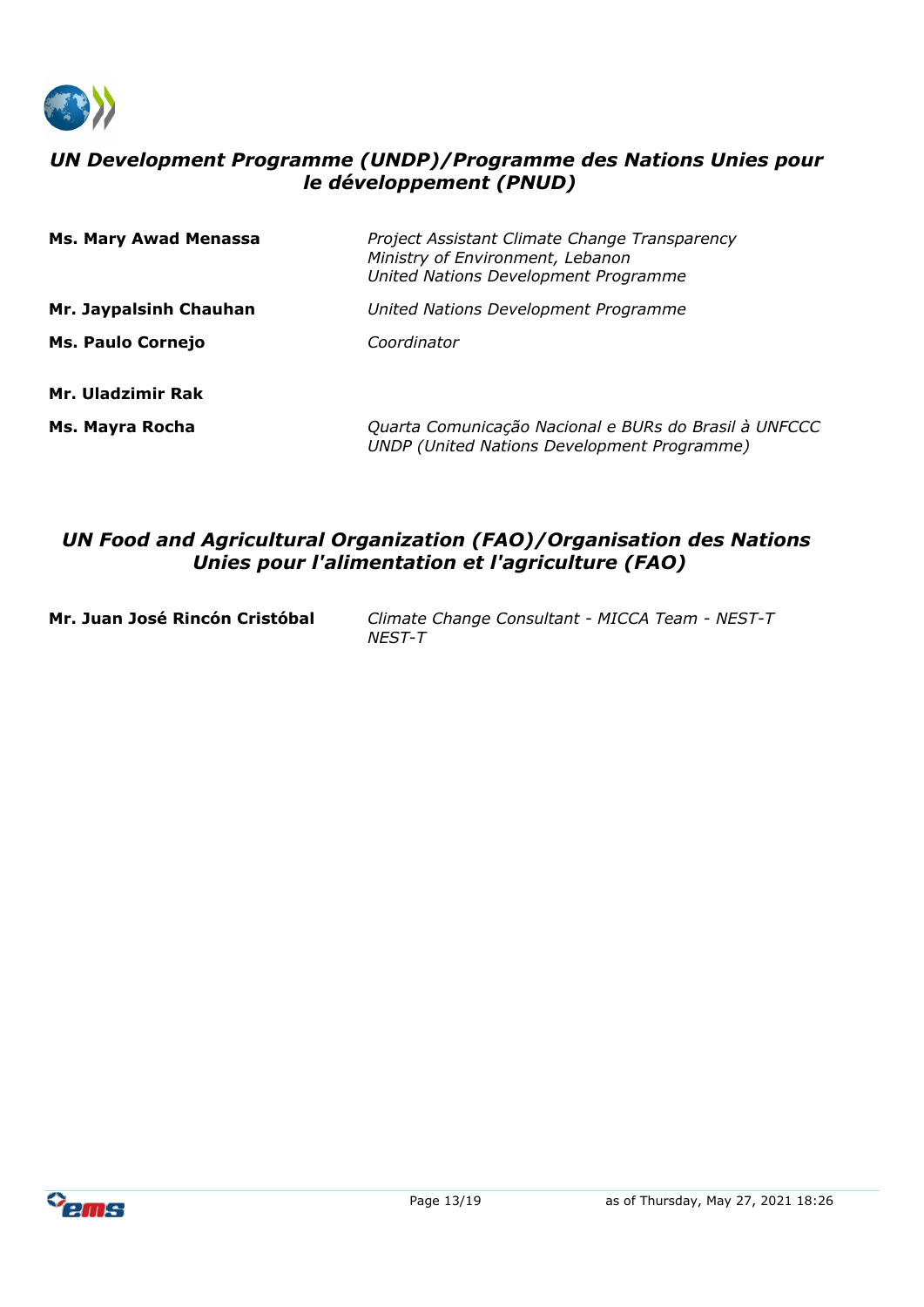

#### *UN Framework Convention on Climate Change (UNFCCC)/Conventioncadre des Nations Unies sur les changements climatiques (CCNUCC)*

| Mr. Tomoyuki AIZAWA         | MDA                                                                                               |
|-----------------------------|---------------------------------------------------------------------------------------------------|
| Mr. Vitor Góis Ferreira     | Team lead<br>GHG inventory unit - Transparency Devision<br><b>UNFCCC Secretariat</b>              |
| <b>Ms. Lisa Hanle</b>       | United Nations Framework Convention on Climate Change<br>(UNFCCC)                                 |
| <b>Mr. Javier Hanna</b>     | Team lead<br>Mitigation, Data and Analysys                                                        |
| Mr. Nashib Kafle            |                                                                                                   |
| <b>Tibor LINDOVSKY</b>      |                                                                                                   |
| <b>Ms. Sana Lingorsky</b>   | <b>Mitigation Division</b><br>United Nations - Framework Convention on Climate<br>Change (UNFCCC) |
| <b>Ms. Xuehong Wang</b>     | Programme Officer<br>Review, Methods and Training sub-programme<br><b>UNFCCC Secretariat</b>      |
| <b>Ms. Lornaliza Kogler</b> |                                                                                                   |

#### *UN Office for Project Services (UNOPS)/ONU Bureau des Nations Unies pour les services d'appui aux projets (UNOPS)*

**Mr. Alan Ichilevici de Oliveira** *United Nations Office for Project Services (UNOPS)*

#### *World Bank/Banque mondiale*

**Harikumar GADDE** *Sr. Carbon Finance Specialist Climate Change Group World Bank Group*

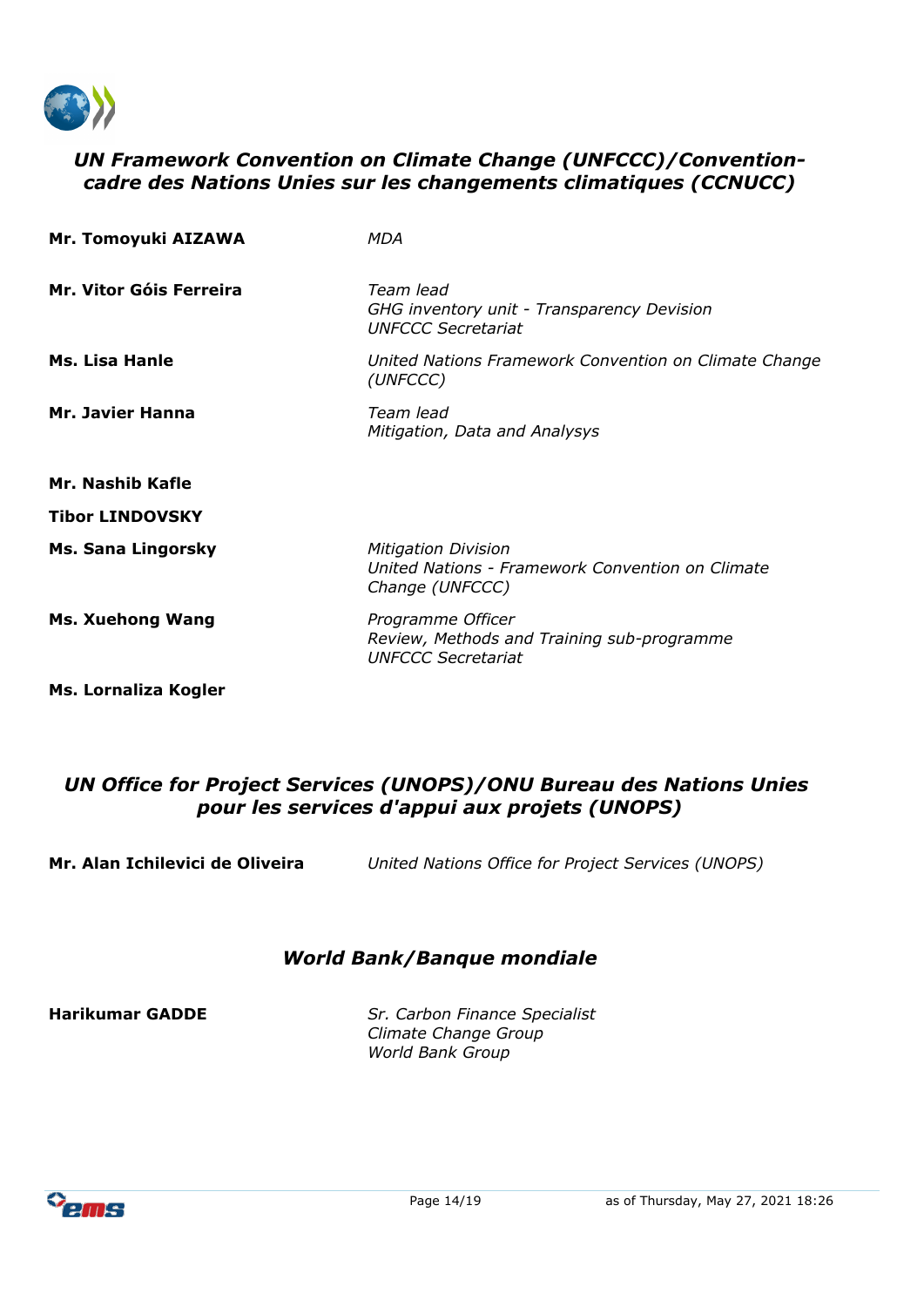

### *World Resources Institute*

**Mr. Nathan Cogswell**

**Ms. Sevdalina Todorova** *Consultant for UNFCCC secretariat* 

#### *Aether - Air Quality and Climate Change Emissions*

**Mr. Justin Goodwin**

## *African Group of Negotiators (AGN)*

**M. Kamal Djemouai** *Adviser to the AGN*

**Mr. Fredrick Ouma** *AGN junior negotiator on transpareny and transparency lead for Kenya* 

## *Center for Climate and Energy Solutions (C2ES)*

**Ms. Jennifer HUANG** *International Fellow*

*International*

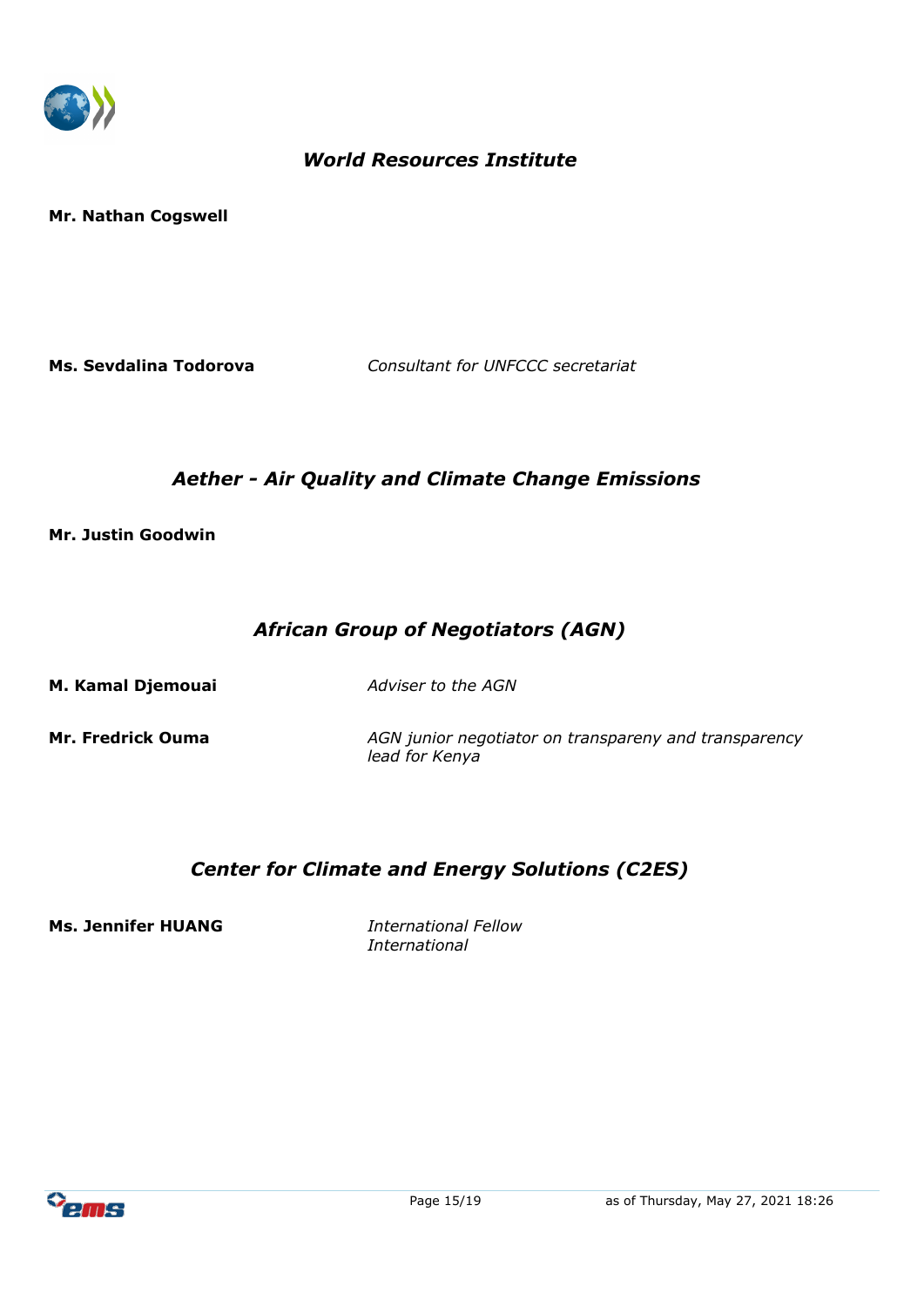

# *Center for Environmental Renaissance*

| Mr. Orugbo Edwin | Secretary to the Waste MRV Committee |  |
|------------------|--------------------------------------|--|
|                  |                                      |  |

*Clean Air Task Force*

**Ms. Jeanette Pablo** *Resident Senior Fellow* 

#### *Climate Analytics gGmbH*

**Mr. Ryan Deosaran**

**Ms. Rueanna Haynes** *Senior Legal Advisor/ Team Lead AOSIS Support*

*Deutsche Gesellschaft für Internationale Zusammenarbeit (GIZ)*

**Ms. Adisa Vongsvarnrungruang** *Project officer*

# *Environmental Protection Agency, Ghana*

**Mr. Daniel Benefor**

# *Fábrica Éthica Brasil*

**Mr. Marcelo ROCHA** *Director*

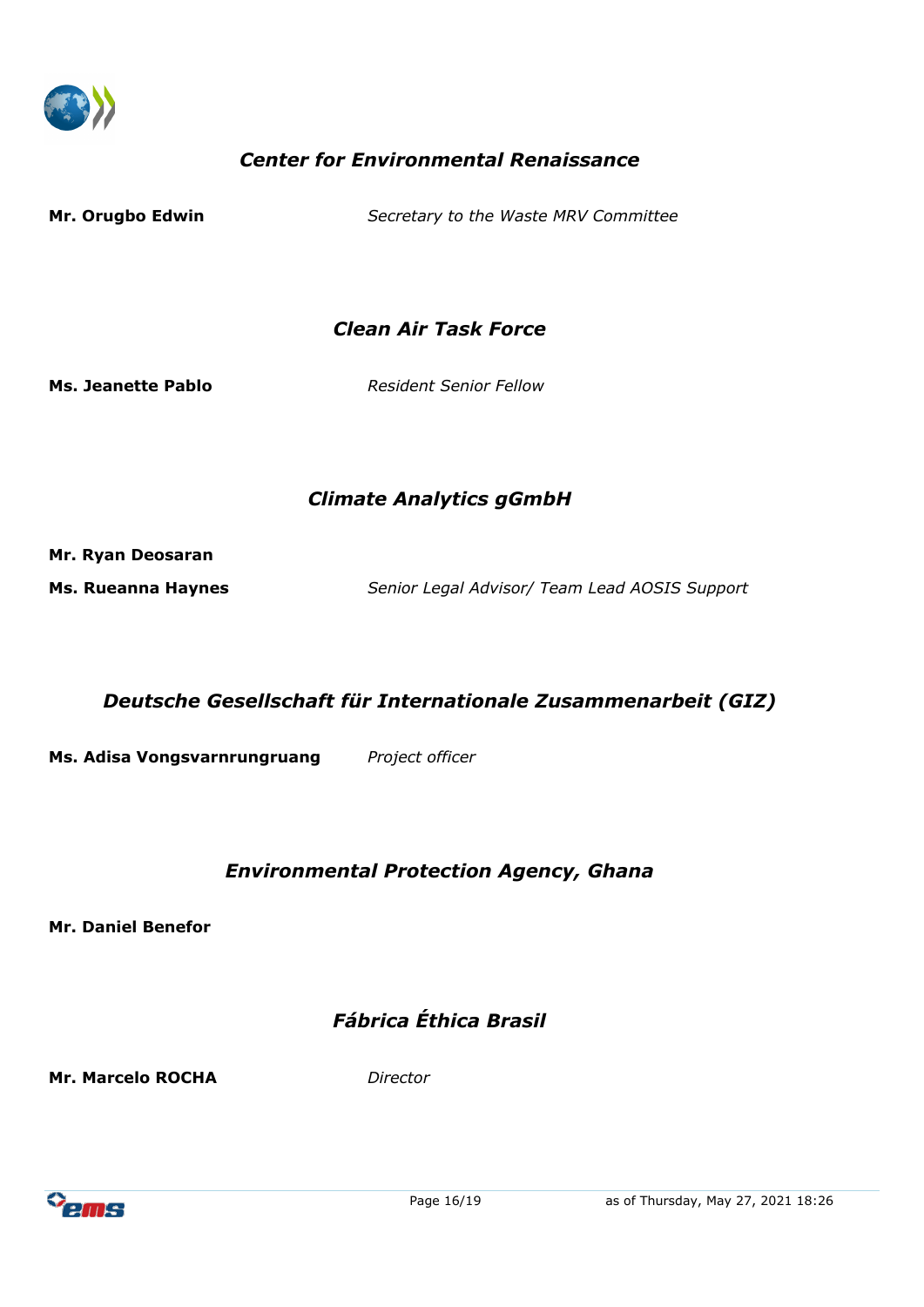

# *Ghana Environmental Protection Agency*

**Ms. Juliana Bempah**

#### *Global Green Growth Institute (GGGI)*

#### **Mr. Carlos Matias Figueroa**

#### *Institute for Global Environmental Strategies (IGES)*

| <b>Dr. Sandro Federici</b> | Head of Unit |
|----------------------------|--------------|
| Mr. Eduard Karapoghosyan   |              |
| Mr. Pavel Shermanau        |              |
| Ms. Valentyna SLIVINSKA    | IPCC TFI TSU |
| Mr. Baasan Suren           |              |

# **Mr. Kiyoto TANABE** *Co-Chair of IPCC Task Force*

#### *Ministry of Science, Technology and Innovations of Brazil.*

**Mr. Mauro Meirelles de Oliveira Santos** *Specialist Supervisor in GHG Emissions*

## *Mitsubishi UFJ Research and Consulting Ltd.*

**Mr. Atsushi SATO** *Global environment dept.*

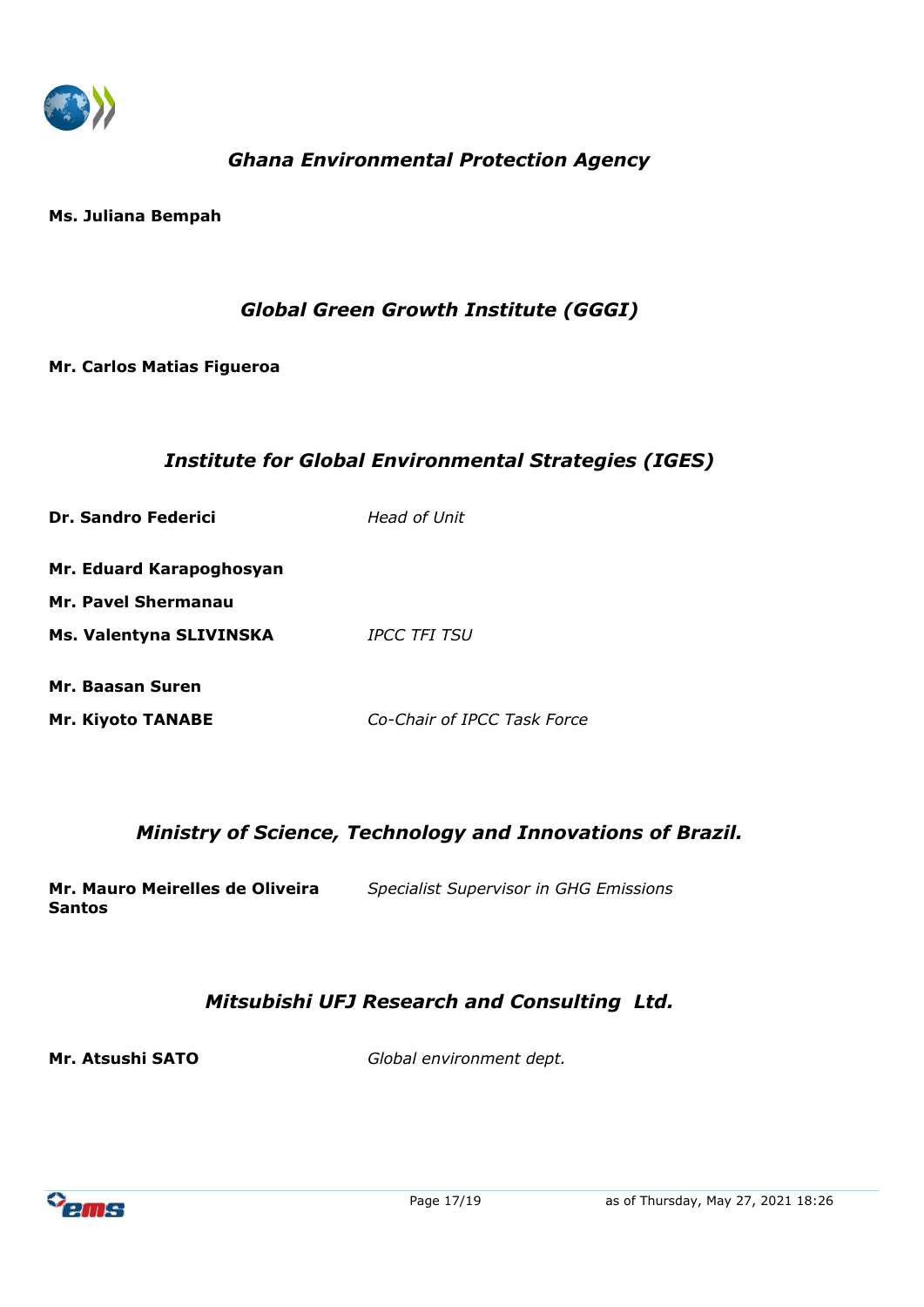

# *National Environment Agency (NEA)*

**Ms. Winnie Chia Mr. Wan Lek Kong**

#### *Perspectives Climate Group GmbH*

**Ms. Laila Darouich Ms. Juliana Kessler**

## *Spherical Living Ltd*

**Ms. Sophya Geghamyan Mr. Michael Vartanyan** *Managing Director*

## *The Energy and Resources Institute (TERI)*

**Ms. Veena CP** *Project Associate* **Mr. Abhishek Kaushik** *Area Convener & Associate Fellow*

**Mr. Vani Rijhwani** *Research Associate, Climate Policy* 

## *The National LPG Expansion Plan Implementation Office of the Vice President, Federal Republic of Nigeria*

**Princess Odiaka** *Head of Secretariat*